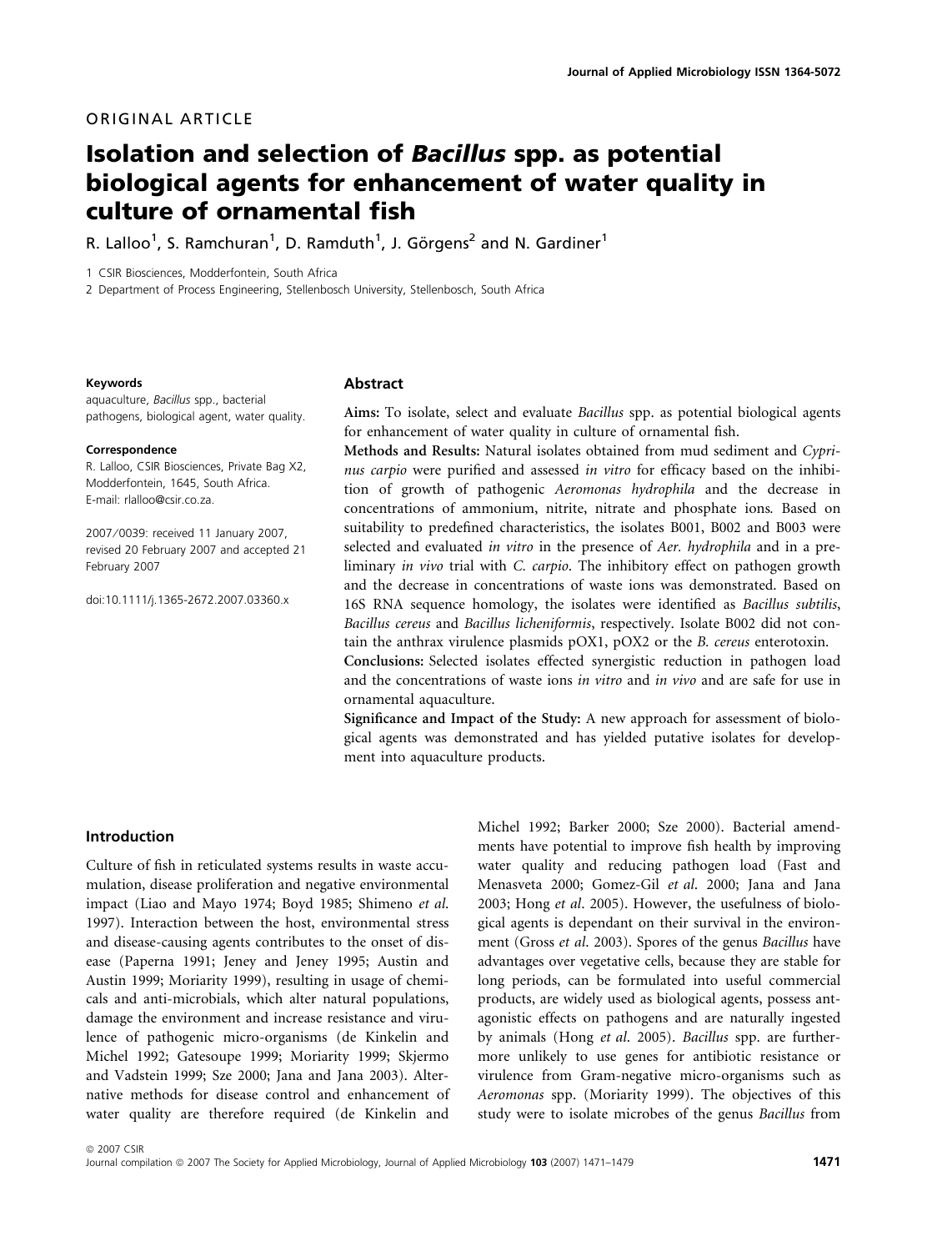natural environments in South Africa and to determine their suitability towards enhancement in water quality, using Cyprinus carpio (ornamental carp) as a model species, because the specimen value of ornamental carp is high and survival of ornamental carp is important for both hobbyists and culturists. Ulcerative erythrodermatitis caused by Aeromonas hydrophila is a disease prevalent in this species, which can result in damage to the appearance of the specimen and mortality (Jeney and Jeney 1995; Austin and Austin 1999). Furthermore, nitrogen- and phosphorous-based waste accumulations pose a threat to fish health and the environment (Jana and Jana 2003) and result in stress which aggravates infestation by parasites and pathogens (Liao and Mayo 1974; Jeney et al. 1992; Ng et al. 1992; Grommen et al. 2002; Gross et al. 2003; Jimenez-Montealegre et al. 2005). In the present study, selection criteria were based on the ability of isolated microbes of the genus Bacillus to decrease concentrations of both pathogenic bacteria and the ions of waste metabolism, typically produced by C. carpio. Selected putative biological agents were evaluated under simulated pond water conditions in vitro and in vivo and subjected to identification and safety tests. Safety assessment in selection studies of biological agents is limited (Verschuere et al. 2000; Hong et al. 2005; Balcázar et al. 2006) and there is thus an impetus for thorough evaluation of the required characteristics and appropriate safety assessment of putative biological agents prior to development into commercial products.

### Materials and methods

### Isolation of putative biological agents of the genus Bacillus

A method was developed based on previous research (Holt et al. 1994) and was validated using known organisms inoculated into sterile soil samples, wherein a full recovery of test organisms was achieved (data not presented). Mud samples and live C. carpio were obtained from dams used for the rearing of this fish species in the Gauteng Region, South Africa. Mud sediment was collected from the bottom of the dam in a presterilized McCartney bottle. Mucus was collected from the skin layer by scraping with a sterile loop and gut contents were collected by squeezing the abdomen of the specimen to release the excrement from the gut. Each of the mud sediment samples, skin mucus samples or gut content samples (1 g suspended into 3 g of 0.9% m/v NaCl solution) was added into a presterilized McCartney bottle containing nutrient broth (9 ml) and incubated for 24 h at 30°C followed by incubation at 45°C for 10 min in a convection oven to activate the sporulation process. Ethanol (50%  $v/v$ ) was added to a volume of 20 ml to each of the bottles which were incubated at  $20^{\circ}$ C for 1 h. The contents were centrifuged at 10 000  $g$ , the supernatants decanted and the resultant pellets incubated at  $105^{\circ}$ C in a convection oven for 5 min. The dry pellets were reconstituted into 20 ml of sterile physiological saline and serially diluted to  $10^{-4}$ in  $10^{-1}$  increments. Thereafter, aliquots (0.1 ml) of each of the serial dilutions were spread onto nutrient agar plates supplemented with polymyxin B  $(10 \text{ mg } l^{-1})$ ; Merck, Darmstadt, Germany). The plates were incubated for 24 h at 30 $^{\circ}$ C. Single colonies isolated from these plates, were purified and subjected to Gram staining, API identification (API 50 CHB/CHE, Biomérieux, Marcyl'Etoile, France) and an assessment of catalase activity (Washington 1981).

### Isolate and pathogen storage

Isolates were grown in culture media  $(0.8\% \text{ m/v} )$  yeast extract,  $0.005\%$  m/v MnSO<sub>4</sub>,  $0.01\%$  m/v CaCl<sub>2</sub> and 0.03% m/v MgSO<sub>4</sub>.7H<sub>2</sub>O). The pathogenic organism, Aer. hydrophila (ATCC 7966), was obtained from the American Type Culture Collection (www.atcc.org) and grown according to Kielwein et al. (1969) and Kielwein (1971). Cultures were cryo-preserved using sterile glycerol (25%  $v/v$ ) as described by Meza et al. 2004. Media components were obtained from Merck (Darmstadt, Germany). These cryo-preserved cultures were used as starter inocula for all experiments.

### Isolate selection based on in vitro assessments

The in vitro tests comprised inhibition of pathogenic Aer. hydrophila, determination of specific growth rate and determination of the decrease in the concentrations of ammonium, nitrite, nitrate and phosphate ions in water. Inhibition of Aer. hydrophila by each of the isolates was assessed by plate well inhibition assays (Bauer et al. 1959). Whole broth of each isolate was preincubated in Tryptic Soy Broth (Foldes et al. 2000) at 30°C for 24 h. Aliquots  $(0.1 \text{ ml})$  were added per well to nutrient agar plates prespread with Aer. hydrophila and incubated at 30°C for 24 h, followed by measurement of zones of inhibition. Specific growth rate  $(\mu)$  and rate of decrease in ion concentration were determined by inoculation of each of the isolates into synthetic pond water (0.0085% m/ $\rm v$ KNO<sub>3</sub>, 0.006% m/v NaNO<sub>2</sub>, 0.0093% m/v  $(NH_4)_2SO_4$ , 0.0038% m/v  $H_3PO_4$ , 0.1% m/v yeast extract and 0.1%  $m/v$  glucose) which was composed to amplify detection of effects that would typically be found in conventional pond water, and was prepared by dissolution of the ingredients in tap water, pH adjustment to  $7.00$  using NH<sub>4</sub>OH (25% m/v) and sterilization through a 0.22  $\mu$ m sterile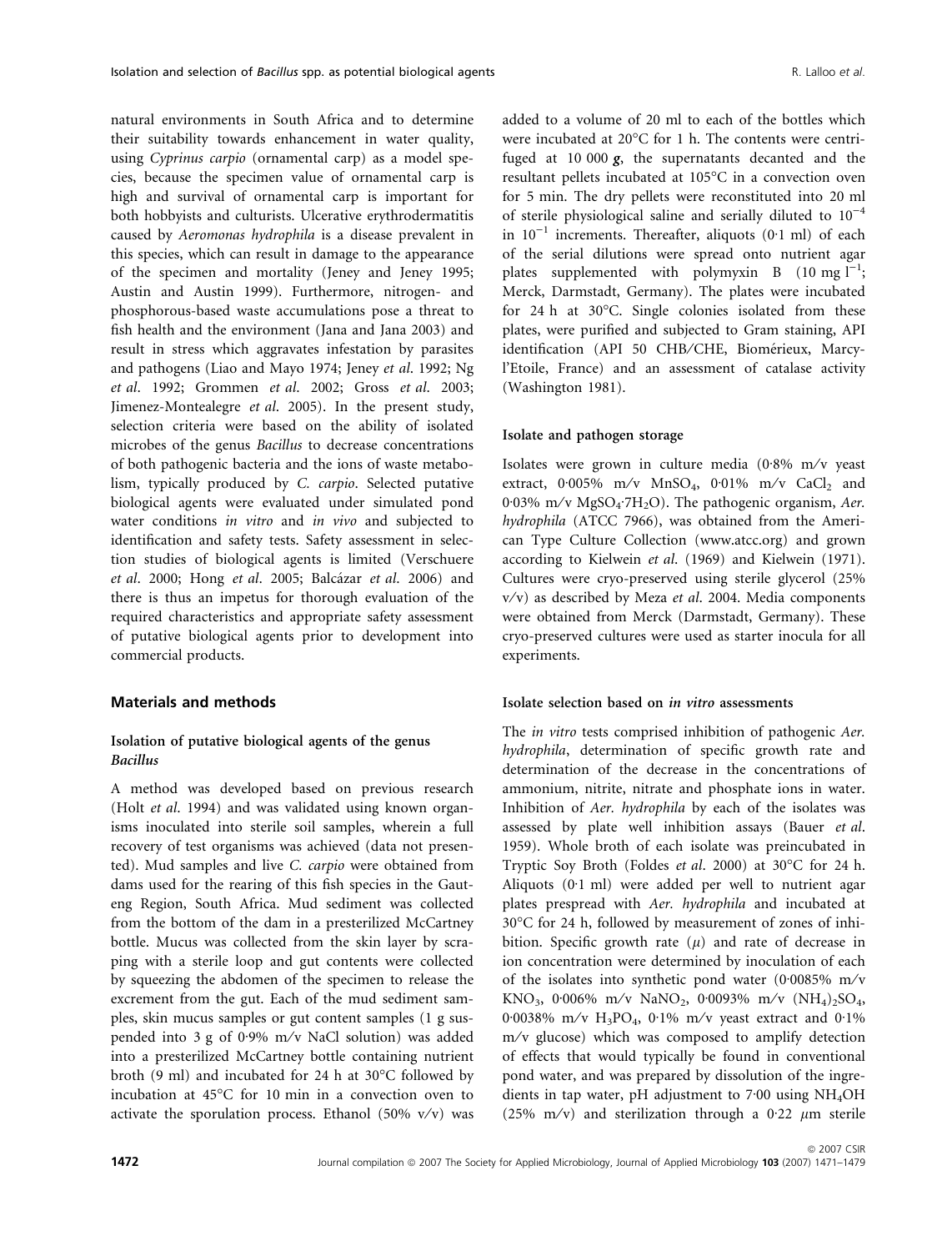filter. Synthetic pond water (100 ml) was decanted into presterilized 500 ml Erlenmeyer flasks. Each flask was inoculated with one cryovial of each isolate and incubated at 30°C on a rotary shaker at 220 rev $\min^{-1}$  (Innova 2300, New Brunswick Scientific, Edison, NJ, USA). Each flask was aseptically sampled (5 ml) prior to inoculation and thereafter two hourly up until the stationary growth phase was observed. The specific growth rate  $(\mu)$  was determined from  $OD_{660 \text{ nm}}$  measurements (Genesys 20 spectrophotometer, Spectronic, USA) for data points conforming to high linearity ( $r^2 > 0.9$ ) of a plot of ln(OD660 nm) against time. Samples were analysed for ion concentrations of ammonium (Reflectoquant, Cat. No. 1·16892·0001, Merck, Darmstadt, Germany), and nitrate, nitrite and phosphate which were measured by ion exchange chromatography (Morales et al. 2000) using Ion Chromatography (Dionex, Sunnyvale, USA) with an anion precolumn and anion separator column (Dionex AG14 and AS14, Sunnyvale, USA). The rate of decrease in the concentrations of ammonium, nitrite, nitrate and phosphate ions by each isolate in synthetic pond water was determined by using data points conforming to high linearity ( $r^2 > 0.9$ ) of a plot of ion concentration against time. Statistical comparison of data was by two-tailed t-tests assuming equal variance.

# Verification of performance of selected isolates by in vitro co-cultivation with pathogenic Aeromonas hydrophila

Selection criteria for isolates were grouped into growth rate, inhibition of pathogen and decrease of waste ion concentration, and the response values normalized as a relative percentage of the maximum for each grouping to provide an overall suitability index, which indicated the cumulative desirability for each of the isolates for the criteria tested. Each of the selected isolates (B001, B002 and B003) and a control organism (B007; selected on the basis of low growth, low ion removal rates, and inability to inhibit pathogen growth), were co-inoculated with Aer. hydrophila into synthetic pond water and cultivated as described previously. Combinations of the selected isolates (B001 + B002, B001 + B003, B002 + B003, B001 + B002 + B003) were similarly tested. The viable cell count of Aer. hydrophila was determined by serial dilution and plating on selective agar (Kielwein et al. 1969; Kielwein 1971), whereas the viable cell count of Bacillus spp. was assessed on Nutrient Agar plates supplemented with Polymyxin B (Donovan 1958) as described previously. All trials were conducted in triplicate. Specific growth rate (based on viable cell count) and rate of decrease in ion concentration were determined as previously described.

# Identification of selected isolates by genetic evaluation – 16S RNA sequences

Amplification of the 16S gene of each selected isolate (B001, B002 and B003) was performed (University of Cape Town, DNA Sequencing Laboratory, Cape Town, South Africa) using five sets of forward and reverse overlapping sequence primers, which allowed sequencing of the entire length of the double-stranded DNA (approx. 1423 bp). The five sets of forward  $(f)$  and reverse  $(f)$ primers  $(5'-3')$  were as follows (Alm *et al.* 1996).

f<sup>1</sup>AGAGTTTGATCTGGCTCAG<sup>r1</sup>GTATTACCGCGGC-TGCTGGCAC

 $f^2$ ACTCCTACGGGAGGCAGCAG  $r^2$ GGACTACCGGG-TATATCTAATCC

<sup>f3</sup>GCCAGCAGCCGCGGTAATAC <sup>r3</sup>CACGAGCTGAC-**GACACCATGC** 

 $f^4$ GGATTAGATCCCGGTAGTCC  $r^4$ CCATTGTAGAC-**GTGTGAGCCC** 

f5GCATGGTGTCGTCAGCTCGTG r5ACGGTACCTTG-TTACGACTT

Sequencing was carried out using a DYEnamic ET Dye Terminator Cycle Sequencing kit for MegaBACE based on traditional dideoxynucleotide chain termination chemistry (Lane 1991). All reactions were performed according to the manufacturer's instructions and cycle sequenced on a GeneAmp PCR System 9700 (Applied Biosystems, CA, USA). PCR cleanup was performed using Qiaquick PCR purification kits (Qiagen, Cat. No. 28104, Hilden, Germany), High Pure PCR Product purification kits (Roche Applied Science, Cat. No. 1 732 668, IN, USA) or using Post Reaction Purification columns (Sigma, Cat. No. S-5059, St Louis, MO, USA) as per manufacturer's instructions. Sequence alignments were performed using BLASTN, available on the NCBI server (http://www.ncbi. nlm.nih.gov).

### Safety assessment of selected isolates

Anthrax detection was performed using a BioThreat Alert<sup>TM</sup> kit (Tetracore Inc, Rockville, USA) according to manufacturer's instructions. Additionally, presence of B. anthracis virulence plasmids (pOX1 and pOX2) in isolate B002 was examined using the LightCycler Bacillus anthracis Detection kit (Roche Applied Science, Cat. No. 03303411001, Basel, Switzerland), which allows specific amplification of capB and pagA genes. Total genomic DNA extraction of B. cereus was performed using a High Pure PCR Template Preparation kit (Roche Applied Science, Cat. No.11796828001, Basel, Switzerland). Real-Time PCR was performed using a LightCycler 2.0 (PerkinElmer, MA, USA) according to the manufacturer's instructions which enabled on-line evaluation of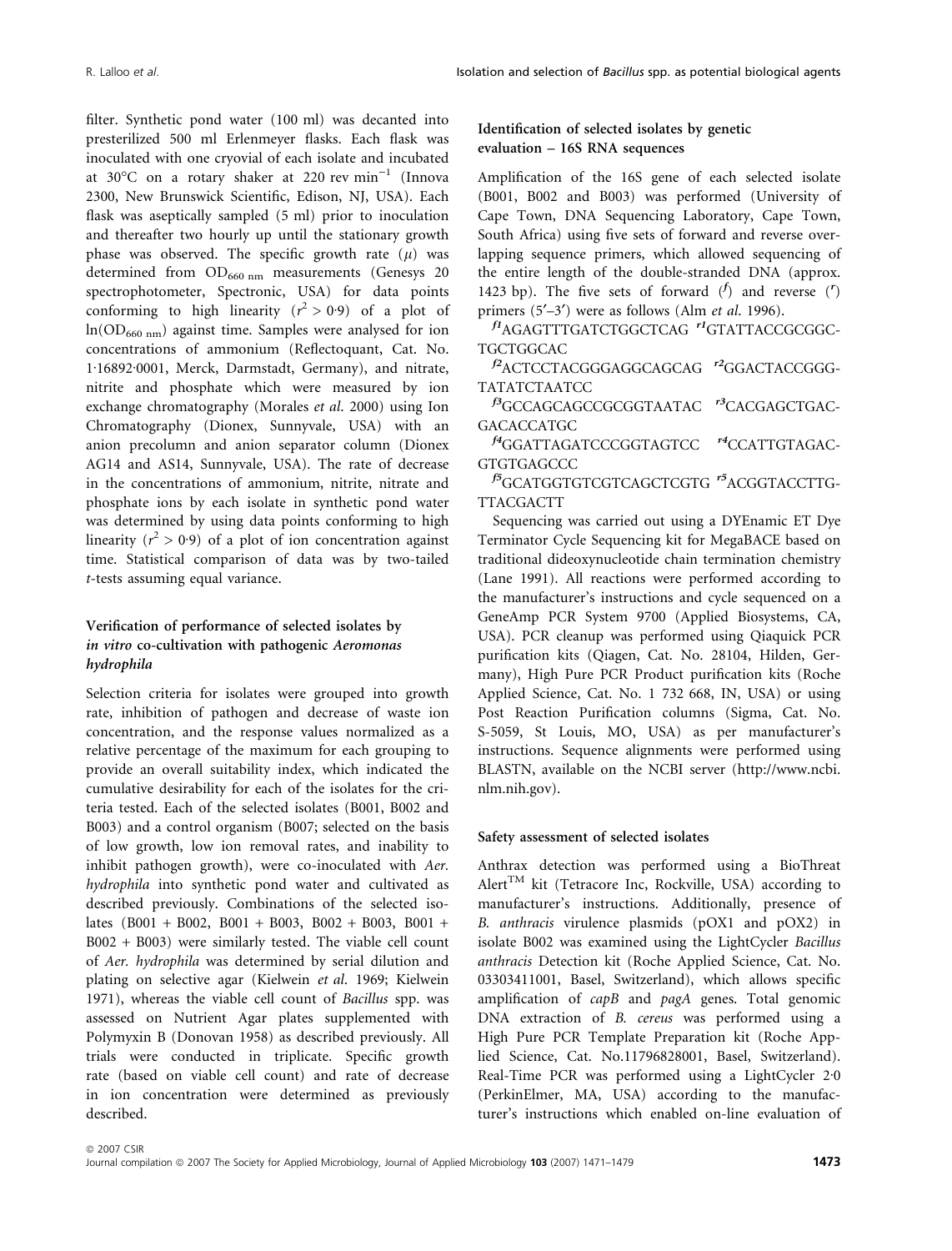amplification efficiency as well as melting curve analysis to access the accuracy of individual PCR preparations and reactions. Positive controls contained capB and pagA amplicons as template DNA (50–100 ng) and the negative controls contained PCR water. Two separate reactions were performed using specific primers targeting amplification of genes encoding capB and pagA proteins and using template DNA (50–100 ng) from the B. cereus isolate (B002). Evaluation of B. cereus enterotoxin production was performed using the Oxoid Bacillus cereus diarrhoeal toxin kit (BCET-RPLA, Oxoid Ltd, UK) according to manufacturer's instructions.

# Preliminary assessment of efficacy of selected isolates in vivo

A combination of the isolates B001, B002 and B003 were tested in vivo to verify the effects observed in vitro, whereby pathogen inhibition and decreases in the concentrations of waste ions excreted by C. carpio were investigated. The experiment was carried out in glass aquaria (100 l) comprising triplicate control and test systems. Each aquarium was equipped with three air diffusers, a base filter and a reticulated filter chamber. Filter chambers were packed with biological filter matting  $(1.22 \text{ g } l^{-1})$ . The water recirculation rate and air flow rate were  $6.0$  and  $1.8$  l per litre of tank volume per hour, respectively. Each aquarium was purged every 3 days (5%  $v/v$ ) and tap water was added to maintain the starting volume. Each aquarium was stocked with 11 juvenile C. carpio with an average mass of  $3.49 \pm 0.13$  g and average length of  $59.80 \pm 1.07$  mm per specimen. The stocking density in each aquarium was  $0.38 \pm 0.01$  g l<sup>-1</sup>. Fishes were fed commercial koi pellets (3 mm diameter,  $\sim$ 35% m/m protein) twice daily at a rate of 5% of the initial total body mass, per day, for the duration of the trial. The pH was maintained between  $7·0$  and  $8·0$  and was adjusted with either HCl  $(1\% \text{ m/m})$  or  $CaCO<sub>3</sub>$  $(2 \text{ mol } l^{-1})$ . The temperature was maintained in the range  $20 \pm 1$ °C using an aquarium heater (150 W). Temperature and dissolved oxygen were measured daily using a Multi 350i multimeter (WTW, Weilheim, Germany). The system was not cleaned for the duration of the trial. Control aquaria were dosed with a water placebo, whereas test aquaria were treated with a mixture (1 ml each) of equal proportions of the isolates B001, B002 and B003 at a dosage rate of  $1 \times 10^5$  CFU l<sup>-1</sup> at 7-day intervals. Aeromonas hydrophila was dosed at the same level to all aquaria. The dosage rates of the isolates and Aer. hydrophila were based on previous studies examining dosage and efficacy response in vitro (data not presented), wherein  $1 \times 10^5$  CFU l<sup>-1</sup> was determined to be a suitable dosage. The dosage regime could furthermore be realistically applied in commercial systems for Bacillus-based products. The control and test aquaria were sampled every second day and the water samples analysed for total count of Bacillus spp., Aer. hydrophila and oxygen, ammonium, nitrite, nitrate and phosphate concentrations. The test and control treatments were compared over the 80-day period by examining the frequency of occurrences, where the concentrations of key measurables were significantly lower ( $P < 0.05$ ) in the test than the control treatment because an overall analysis of averages is unreliable in naturally fluctuating systems. At the end of the trial period, the fishes were removed from the aquaria, the sludge and slime contents washed into the water phase and homogenized prior to the collection of three randomly selected samples. All samples were analysed as described previously.

### **Results**

### Isolation, selection and evaluation of isolates in vitro

Nine isolates belonging to the genus Bacillus were isolated by the procedure described. Six of the isolates were obtained from mud sediment of a dam used for the rearing of C. carpio, two from the intestinal content and one from the skin mucus layer of C. carpio. All isolates obtained were spore forming, Gram-positive and catalase positive rods and identified as Bacillus spp.

Results for evaluation of growth rate, pathogen inhibition and decrease in the concentrations of waste ions in vitro are tabulated in Table 1. The highest growth rates were observed for the isolates B001, B002 and B003, with the remaining isolates demonstrating substantially lower growth rates. Only the isolates B002 and B003 inhibited the growth of Aer. hydrophila in plate well inhibition assays. The isolate B001 reduced the concentrations of all four of the ions measured, whereas the isolates B002 and B003 reduced the concentrations of all the ions except phosphate. The remaining isolates reduced the concentrations of two or less of the four ions measured. The suitability index, based on growth rate, pathogen inhibition and rate of decrease in ion concentration indicated that the isolates B002, B001 and B003 displayed suitability indices of  $84·1\%$ ,  $44·1\%$  and  $41·6\%$ , respectively, which were significantly higher  $(P < 0.01)$  than any of the other isolates tested. Based on these results, the isolates B001, B002 and B003 were selected as candidate putative biological agents and subjected to further study. The isolates B001, B002 and B003 were therefore deposited at the Netherlands Culture Collection of Bacteria as NCCB 100131, 100132 and 100133, respectively. Isolate B007 resulted in the lowest suitability index and was selected as a control organism for these studies.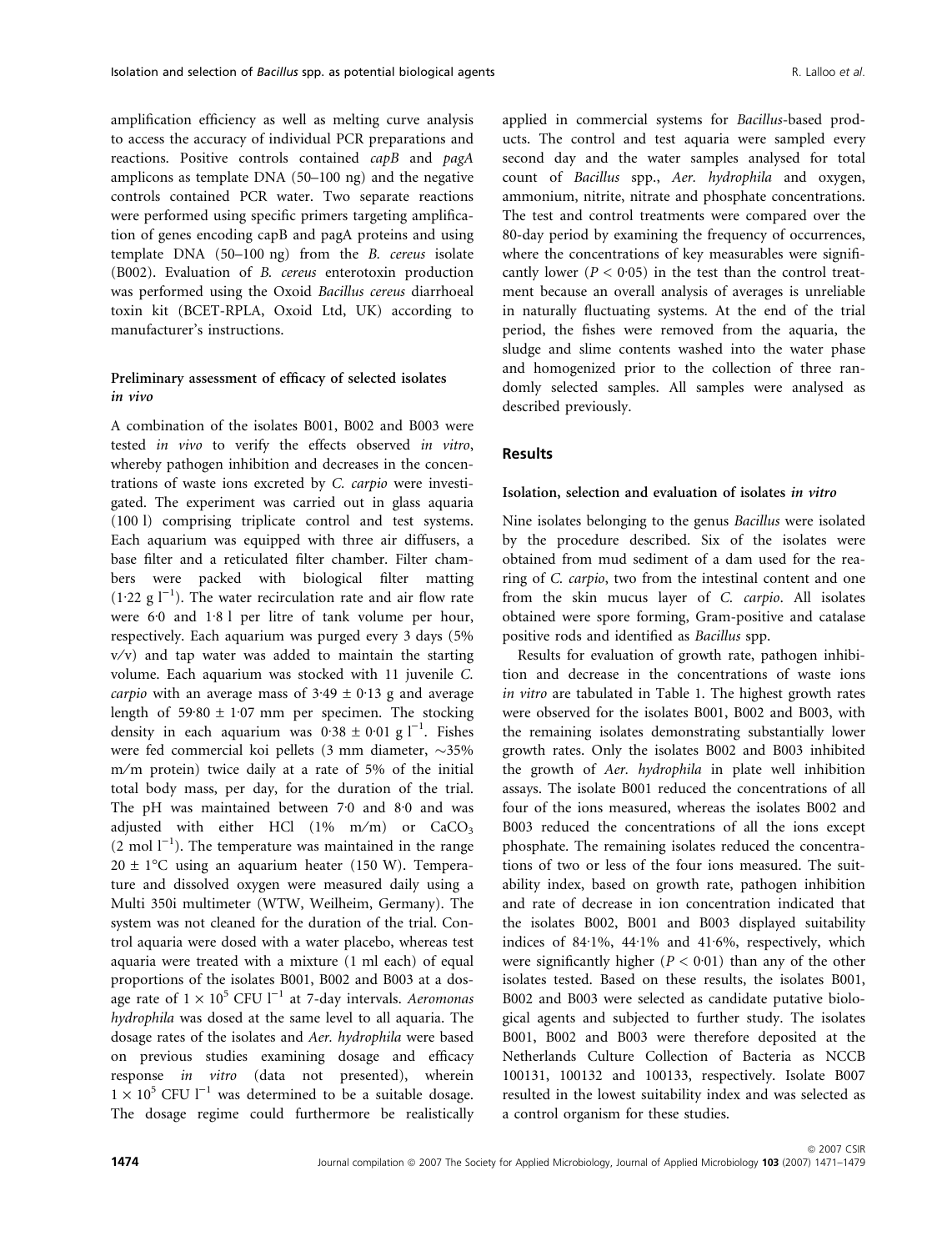Table 1 Summary of responses of isolates against criteria measured in vitro

| Isolate No. | Specific growth<br>rate $\mu$ (h <sup>-1</sup> ) | Inhibition zone<br>diameter | lon reduction rate (mg $I^{-1}$ h <sup>-1</sup> ) |           |           |           |
|-------------|--------------------------------------------------|-----------------------------|---------------------------------------------------|-----------|-----------|-----------|
|             |                                                  |                             | Ammonium                                          | Nitrite   | Nitrate   | Phosphate |
| Control     | 0.000                                            | ΝI                          | NR.                                               | <b>NR</b> | <b>NR</b> | NR.       |
| <b>BOO1</b> | 1.400                                            | NI                          | 1.000                                             | 0.606     | 3.550     | 7.205     |
| B002        | 1.609                                            | $+(16 \text{ mm})$          | 1.371                                             | 2.025     | 8.575     | <b>NR</b> |
| B003        | 1.211                                            | $+(18 \text{ mm})$          | 0.514                                             | 1.138     | 1.900     | <b>NR</b> |
| <b>B004</b> | 0.702                                            | ΝI                          | 0.486                                             | NR.       | <b>NR</b> | 5.750     |
| <b>B005</b> | 0.659                                            | ΝI                          | 0.429                                             | <b>NR</b> | <b>NR</b> | <b>NR</b> |
| <b>B006</b> | 0.616                                            | ΝI                          | 1.329                                             | <b>NR</b> | <b>NR</b> | 9.275     |
| <b>B007</b> | 0.162                                            | ΝI                          | 0.565                                             | <b>NR</b> | <b>NR</b> | <b>NR</b> |
| <b>B008</b> | 0.235                                            | ΝI                          | 0.619                                             | <b>NR</b> | <b>NR</b> | <b>NR</b> |
| <b>B009</b> | 0.181                                            | ΝI                          | 1.071                                             | 0.988     | <b>NR</b> | <b>NR</b> |

NI, no inhibition; NR, no reduction.

Table 2 Comparison of combinations of isolates against single isolates selected in vitro

|                         | Pathogen                  | lon reduction rate (mg $I^{-1}$ h <sup>-1</sup> ) |       |         |           |  |
|-------------------------|---------------------------|---------------------------------------------------|-------|---------|-----------|--|
| Isolate No.             | growth<br>rate $(h^{-1})$ | Ammonium Nitrite                                  |       | Nitrate | Phosphate |  |
| Control B007            | 0.437                     | 0.077                                             | 0.056 | 0.014   | 0.230     |  |
| B001                    | 0.240                     | 0.860                                             | 2.314 | 1.440   | 3.412     |  |
| B002                    | $-0.199$                  | 1.160                                             | 5.300 | 2.860   | 1.188     |  |
| B003                    | $-0.173$                  | 0.594                                             | 1.944 | 7.622   | 1.146     |  |
| B001 + B002             | $-0.571$                  | 1.900                                             | 5.667 | 7.183   | 1.888     |  |
| $B001 + B003$           | $-0.465$                  | 1.145                                             | 4.830 | 1.683   | 1.457     |  |
| $B002 + B003$           | $-0.572$                  | 1.000                                             | 4.910 | 2.467   | 1.322     |  |
| $ROO1 + BOO2 +$<br>B003 | $-0.622$                  | 7.313                                             | 6.730 | 3.150   | 3.430     |  |

Co-cultivation of the isolates B002 or B003 with pathogenic Aer. hydrophila in synthetic pond water resulted in complete growth inhibition of the pathogenic bacteria (Table 2). The growth rate of Aer. hydrophila was  $-0.199$  and  $-0.173$  when co-cultivated with isolates B002 and B003, respectively. All the test isolates grew favourably. Isolate B001 attenuated pathogen growth rate  $(0.238 \text{ h}^{-1})$  in comparison with the control organism B007  $(0.606 \text{ h}^{-1})$  (Table 2). Isolate B002 resulted in the highest rate of decrease of ammonia, nitrate and nitrite concentrations, whereas isolate B001 demonstrated the highest rate of decrease of phosphate concentration. All the three selected isolates had a significantly higher  $(P < 0.01)$  rate of decrease of all ions, in comparison with the control isolate B007, which demonstrated a negligible decrease in concentration of any of the ions measured (Table 2). Additionally, the combination of all three of the selected isolates  $(B001 + B002 + B003)$ resulted in a significantly lower  $(P < 0.01)$  pathogen growth rate and higher rate of decrease in ion concentration when compared with single and paired combinations of isolates (Table 2). The percentage composition

of B001, B002 and B003 was 33%, 28% and 29%, respectively, at the end point of this test.

#### Identification and safety assessment of selected isolates

Based on the preliminary identification by API 50 CHB/CHE, the selected isolates B001, B002 and B003 were classified as B. subtilis, B. mycoides and B. licheniformis, respectively. As a result of inaccuracies at species level in the API system, the identification of the isolates was verified by 16S RNA sequence homology. The results of the 16S RNA identification of the isolates B001 and B003 matched the tentative identification by API 50 CHB/CHE and were classified as B. subtilis (99%) and B. licheniformis (98%), respectively. Isolate B002 was reclassified as B. cereus based on the results of the BLAST search which corresponded to a match of 100%.

The close relationship between B. anthracis, B. cereus, B. thuringiensis and B. mycoides is well documented (Leonard et al. 1998). Identical 16S rRNA sequences for B. anthracis and B. cereus have also been reported (Ash and Collins 1992). Results of the rapid qualitative test (Bioalert<sup> $TM$ </sup>) revealed that none of the three isolates selected were positive for anthrax toxins (data not show). Molecular level differentiation (Real-time PCR) specifically targeting amplification of plasmid-borne virulence factor genes clearly showed that the B. cereus isolate (B002) did not contain the genes encoding any of the virulence plasmids (pOX1 and/or pOX2). Amplification of these virulent genes in positive control reactions using capB and pagA amplicons as template DNA was observed. Furthermore, results of the melting curve analysis were positive for DNA unfolding and folding, thus indicating successful PCR reactions. This result further confirmed the identification of the isolate B002 as B. cereus, which warranted further confirmation that the isolate did not produce the B. cereus diarrhoeal enterotoxin. The isolate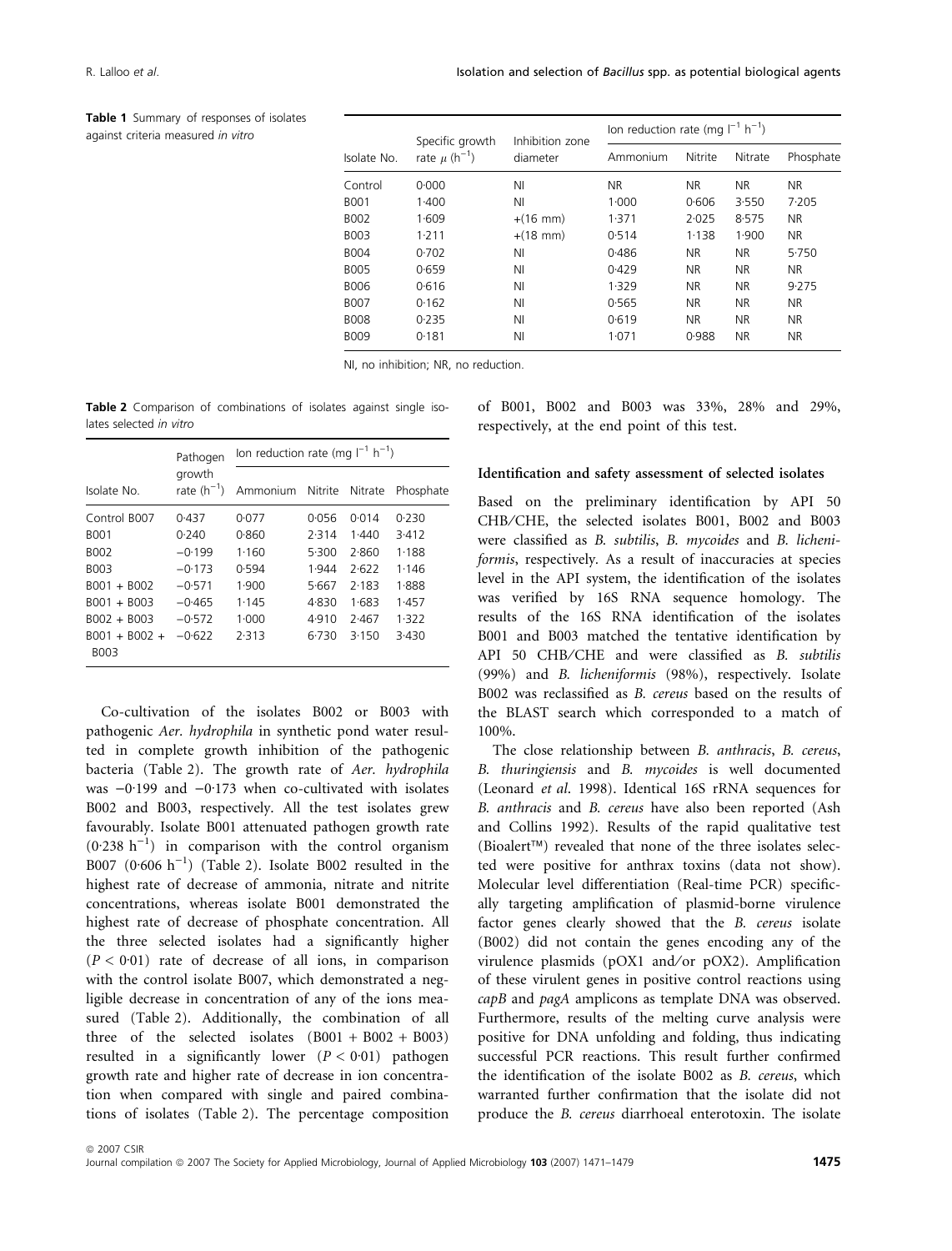100

80

60





Figure 1 Incidence rate (%) where concentrations of key responses were lower in test than in control treatments in vivo.

B002 was found to be negative for the presence of this enterotoxin (data not shown).

## Preliminary assessment of efficacy of selected isolates in vivo

Based on the results of the in vitro study and the biosafety assessment, the isolates B001, B002 and B003 were examined in vivo. The data analysed over the 80-day time period are presented as a frequency distribution of occurrences in the test treatments in comparison with the control treatments in Fig. 1. Pathogen, ammonium, nitrite and nitrate concentrations were significantly lower in test treatments when compared with control treatments in 80%, 74%, 77% and 72% of the occurrences measured ( $n = 120$ ,  $P < 0.05$ ), respectively. Nitrite was not detectable in any of the treatments for the duration of the trial. There were no mortalities or observable incidents of disease and there were no significant differences in oxygen concentration ( $P = 0.391$ ), fish mass  $(P = 0.522)$  or length  $(P = 0.276)$  gain. The results of pathogen and ion concentrations measured in control and test treatments at the terminal point of the in vivo trial (Fig. 2) were similar to the frequency distribution data over the 80-day period, wherein pathogen, ammonium, nitrate and phosphate concentrations were significantly lower in test treatments when compared with the control treatments  $(P < 0.001)$ . The cumulative concentration of Bacillus spp. was significantly higher in the test treatment  $(P < 0.001)$ , whereas the pathogen concentration was correspondingly lower when compared with the control treatment. In all cases, the percentage composition of the isolates B001, B002 and B003 approximated that observed in the in vitro study.



Figure 2 End point comparisons of test and control concentrations of key responses in vivo (a) pathogen, (b) ammonium, (c) nitrate and (d) phosphate.

### **Discussion**

Application of spore-forming bacteria as biological agents for improving water quality and reducing disease offers a number of advantages (Sanders et al. 2003; Wolken et al. 2003) and a number of spore-forming biological agents are sold worldwide for animal use (Sanders et al. 2003). The isolation procedure yielded nine Bacillus isolates and similar approaches based mainly on resistance of endospores to elevated temperatures have elsewhere been reported for isolation of Bacillus spp. (Foldes et al. 2000).

Attenuation of growth of Aer. hydrophila by the isolate B001, inhibition of growth by the isolates B002 and B003 and a decrease in pathogen cell number when a mixed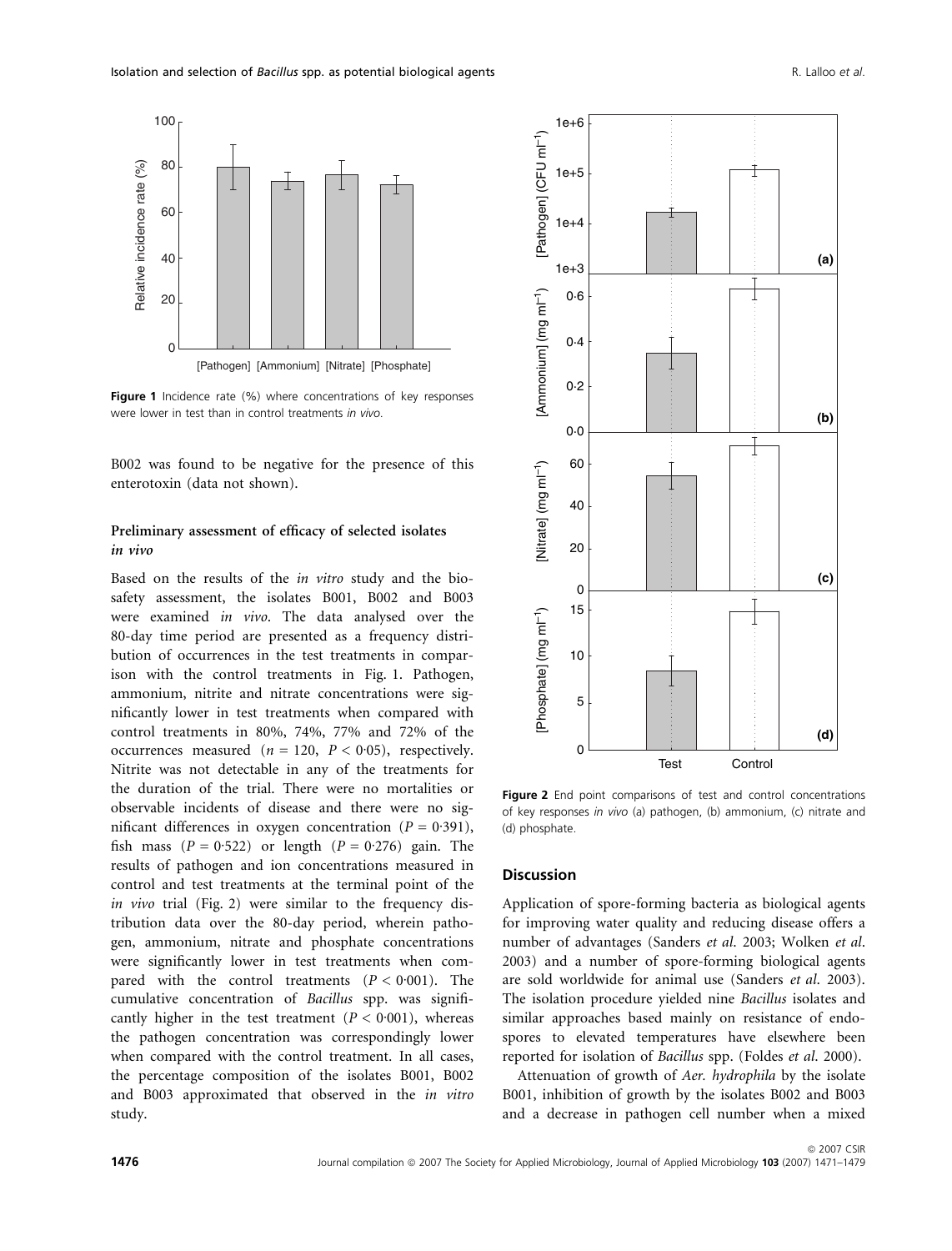culture  $(B001 + B002 + B003)$  was tested in synthetic pond water (Table 2) could potentially be ascribed to the mechanism of competitive exclusion (Sanders et al. 2003; Hong et al. 2005), because the average growth rates of the selected isolates were in excess of  $1.5$  times than that of Aer. hydrophila (data not shown), when compared with the control treatment (B007). These isolates therefore demonstrate potential for reduction of Aer. hydrophila in aquaculture systems (Vanbelle et al. 1990; Matoyama et al. 1999; Moriarity 1999). Furthermore, the isolates B001, B002 and B003 decreased the concentrations of ammonia, nitrite and nitrate ions in synthetic pond water (Table 2). The isolate B001 decreased the ammonia concentration more rapidly than the nitrite concentration, whereas the isolates B002 and B003 decreased the concentration of nitrite more rapidly than that of ammonia, indicating that application of B002 and B003 could prevent nitrite accumulation. All three isolates were capable of decreasing the concentrations of nitrates at rates exceeding that of ammonia and nitrite, thus indicating a potential synergistic benefit for use of all three isolates as biological agents. In this study, the selected isolates demonstrated significantly higher rates of decrease in waste ion concentrations  $(P < 0.01)$  than the control organism and this phenomenon was also previously observed in B. subtilus, B. cereus and B. licheniformis (Kim et al. 2005). The mixed culture of the selected isolates may potentially exert these effects via a multitude of mechanisms such as bioaccumulation, bio-assimilation, nitrification and dissimilatory nitrate reduction. Although nitrogen removal is classically predominated by autotrophic bacteria in natural systems, there have been several reports suggesting a contribution by heterotrophic bacteria in this regard (Abou Seada and Ottow 1985; Robertson and Kuenen 1990; Sakai et al. 1996; Sakai et al. 1997; Martienssen and Schöps 1999; Su et al. 2001; Kim et al. 2005; Lin et al. 2006). Isolate B001 decreased the concentration of phosphate ions in primary studies (Table 1), but all the selected isolates decreased phosphate concentration in the presence of the pathogen (Table 2), which may have been caused by improved bio-availability of bound phosphate, through solubilization (Illmer and Schinner 1995). This attribute is important as phosphate and nitrate accumulation can result in algal blooms in culture systems (Kaushik 1995).

In addition to quantification of the efficacy of the selected isolates, the identification and safety assessment is an important requirement fulfilled by this study. The identification of organisms within the B. cereus group is difficult because of the genetic similarity between B. cereus, B. anthracis and B. thuringiensis (Carlson et al. 1994; Phelps and McKillip 2002; Helgason et al. 2004; Rasko et al. 2004). In the present study, 16S rRNA-based identification of B. cereus was limited by the nearly identical 16S rRNA sequences of the group members (Ash et al. 1991; Ash and Collins 1992). Definitive identification and safety of B002 was therefore based on the absence of key virulence genes, such as the B. anthracis lethal toxin complex (pOX1) and poly-p-glutamic acid capsule (pOX2) (Okinaka et al. 1999). Furthermore, the absence of anthrax toxin and strain dependent B. cereus enterotoxin in isolate B002 (Turnbull 1999) confirms the safety of this isolate for use as a potential biological agent.

The findings of the preliminary in vivo trial were similar to those of the in vitro tests, wherein there was an attenuation of prevalence of Aer. hydrophila and a decrease in the concentrations of ammonium, nitrate and phosphate ions by the mixed culture of the three selected isolates over the 80-day trial period (Fig. 1) and at the end point of the trial (Fig. 2). The treatment did not result in a negative impact on oxygen sufficiency, growth or health of the test specimens, which is an important consideration for potential application of the isolates. Although the interaction of the putative biological agents with the larger bio-community when tested in vivo could have resulted in a complex ecological system, the observations were similar to those in the in vitro studies. The selection of isolates in vitro based on grouped characteristics through suitability indices have resulted in synergistic holistic improvements in water quality in vivo. Other researches have also reported that the addition of beneficial bacteria can enhance the health of animals by effecting a holistic improvement in waste ion removal and pathogen reduction (Larmoyeux and Piper 1973; Liao and Mayo 1974; Jeney and Jeney 1995; Shimeno et al. 1997; Boyd and Tucker 1998; Frances et al. 1998; Frances et al. 2000). Results have clearly indicated the synergistic positive effect of the selected isolates of Bacillus spp. on pathogen inhibition and water quality in vitro and in vivo. The selected isolates should be further evaluated in larger scale in vivo trials and an in-depth assessment of the mode of action regarding pathogen inhibition and removal of waste ions should be made, prior to progress towards commercial products.

### Acknowledgements

Research was supported by BioPAD Biotechnology Regional Innovation Centre. The authors are grateful to Nodumo Zulu, Reshnee Baboolall and Dr Winston Leukes for assistance.

### References

Abou Seada, M.N.I. and Ottow, J.C.G. (1985) Effect of increasing oxygen concentration on total denitrification and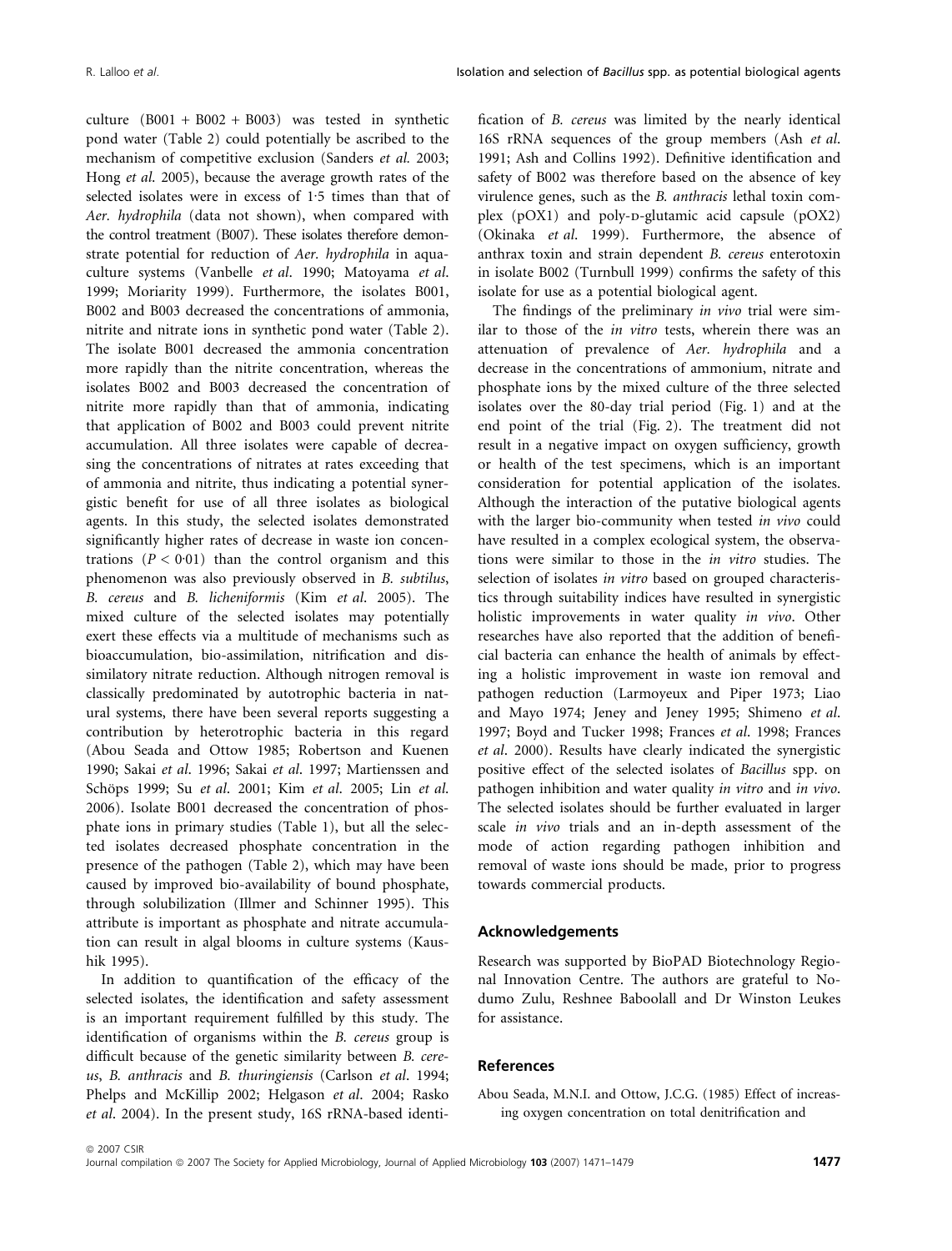nitrous oxide release from soil by different bacteria. Biol Fert Soils 1, 31–38.

Alm, E.W., Oerther, D.B., Larsen, N., Stahl, D.A. and Raskin, L. (1996) The oligonucleotide probe database. Appl Environ Microbiol 62, 3557–3559.

Ash, C., Farrow, J.E., Dorsch, M., Stackebrandt, E. and Collins, M.D. (1991) Comparative analysis of Bacillus anthracis, B. cereus and related species on the basis of reverse transcriptase sequencing of the 16S-rRNA. Int J Sys Bacteriol 41, 343–346.

Ash, C. and Collins, M.D. (1992) Comparative analysis of 23S ribosomal RNA gene sequences of Bacillus anthracis and emetic Bacillus cereus determined by PCR-direct sequencing. FEMS Microbiol Lett 73, 75–80.

Austin, B. and Austin, D.A. (1999) Bacterial Fish Pathogens, 3rd edn. Chichester, UK: Springer Praxis.

Balcázar, J.L., de Blas, I., Ruiz-Zarzuela, I., Cunningham, D., Vendrell, D. and Múzquiz, J.L. (2006) The role of probiotics in aquaculture. Vet Microbiol 114, 173–186.

Barker, G. (2000) Novel methods to reduce disease in aquaculture. Fish Vet J 5, 66–71.

Bauer, A.W., Perry, D.M. and Kirby, W.M. (1959) Single-disk antibiotic-sensitivity testing of staphylococci; an analysis of technique and results. AMA Arch Intern Med 104, 208–216.

Boyd, C.E. (1985) Chemical budgets for channel catfish ponds. Trans Amer Fish Soc 114, 291–298.

Boyd, C.E. and Tucker, C.S. (1998) Pond Aquaculture Water Quality Management. Boston, MA: Kluwer Academic Publishing.

Carlson, C., Caugant, D. and Kolstu, A. (1994) Genotypic diversity among Bacillus cereus and Bacillus thuringiensis strains. Appl Environ Microbiol 60, 1719–1725.

de Kinkelin, P. and Michel, C. (1992) The use of drugs in aquaculture. Infofish Int 11, 45–49.

Donovan, K.O. (1958) A selective medium for Bacillus cereus in milk. J Appl Bacteriol 21, 100–103.

Fast, A.W. and Menasveta, P. (2000) Some recent issues and innovations in marine shrimp pond culture. Rev Fish Sci 8, 151–233.

Foldes, T., Banhegyi, Z., Varga, L. and Szigeti, J. (2000) Isolation of Bacillus strains from the rhizosphere of cereals and in vitro screening for antagonism against phytopathogenic, food borne pathogenic and spoilage micro-organisms. J Appl Microbiol 89, 840–846.

Frances, J., Allan, G.L. and Nowak, B.F. (1998) The effects of nitrite on the short-term growth of silver perch (Bidyanus bidyanus). Aquaculture 163, 63–72.

Frances, J., Nowak, B.F. and Allan, G.L. (2000) Effects of ammonia on juvenile silver perch (Bidyanus bidyanus). Aquaculture 183, 95–103.

Gatesoupe, F.J. (1999) The use of probiotics in aquaculture. Aquaculture 180, 147–165.

Gomez-Gil, B., Roque, A. and Turnbull, J.F. (2000) The use and selection of probiotic bacteria for use in the culture of larval aquatic organisms. Aquaculture 191, 259–270.

Grommen, R., Van Hauteghem, I., Van Wambeke, M. and Verstraete, W. (2002) An improved nitrifying enrichment to remove ammonium and nitrite from freshwater aquaria systems. Aquaculture 211, 115–124.

Gross, A., Nemirovsky, A., Zilberg, D., Khaimov, A., Brenner, A., Snir, E., Ronen, Z. and Nejidat, A. (2003) Soil nitrifying enrichments as biofilter starters in intensive re-circulating saline water aquaculture. Aquaculture 223, 51–62.

Helgason, E., Tourasse, N.J., Meisal, R., Caugant, D.A. and Kolstu, A.B. (2004) A multilocus sequence typing scheme for bacteria of the Bacillus cereus group. Appl Environ Microbiol 70, 191–201.

Holt, J.G., Krieg, N.R., Sneath, P.H.A., Staley, J.T. and Williams, S.T. (1994) Bergey's Manual of Determinative Bacteriology, 9th edn. Baltimore, MD: Williams and Wilkins.

Hong, H.A., Duc, L.H. and Cutting, S.M. (2005) The use of bacterial spore formers as probiotics. FEMS Microbiol Rev 29, 813–835.

Illmer, P. and Schinner, F. (1995) Solubilization of inorganic calcium phosphates – solubilization mechanisms. Soil Biol Biochem 27, 257–263.

Jana, B.B. and Jana, S. (2003) The potential and sustainability of aquaculture in India. J Appl Aquaculture 13, 283–316.

Jeney, G., Nemcsók, J., Jeney, Z. and Oláh, J. (1992) Acute effect of sublethal ammonia concentrations on common carp (Cyprinus carpio L.). II Effect of ammonia on blood plasma transaminases (GOT, GPT), G1DH enzyme activity, and ATP value. Aquaculture 104, 149–156.

Jeney, Z. and Jeney, G. (1995) Recent achievements in studies on disease of common carp (Cyprinus carpio L.). Aquaculture 129, 397–420.

Jimenez-Montealegre, R., Verdegem, M.C.J., van Dam, A.A. and Verreth, J.A. (2005) Effect of organic nitrogen and carbon mineralization on sediment organic matter accumulation in fish ponds. Aquaculture Res 36, 983–995.

Kaushik, S.J. (1995) Nutrient requirements, supply and utilization in the context of carp culture. Aquaculture 129, 225–241.

Kielwein, G., Gerlach, R.U. and Johne, H. (1969) Untersuchungen über das Vorkommen von Aeromonas hydrophila in Rohmilch. Arch f Lebensmittelhyg 20, 34–38.

Kielwein, G. (1971) Die Isolierung und Differenzierung von Pseudomonaden aus Lebensmitteln. Arch f Lebensmittelhyg 22, 29–37.

Kim, J.K., Park, K.J., Cho, K.S., Nam, S., Park, T. and Bajpai, R. (2005) Aerobic nitrification-denitrification by heterotrophic Bacillus strains. Bioresour Tech 96, 1897–1906.

Lane, D.J. (1991) 16S/23S rRNA sequencing. In Nucleic Acids Techniques in Bacterial Systematics ed.Stackebrandt, E. and Goodfellow, M. pp. 115–175. Chichester: John Wiley & Sons.

Larmoyeux, J.D. and Piper, R.G. (1973) Effects of water reuse on rainbow trout in hatchery. Prog Fish-Cult 35, 2–8.

Leonard, C., Zekri, O. and Mahillon, J. (1998) Integrated physical and genetic mapping of Bacillus cereus and other